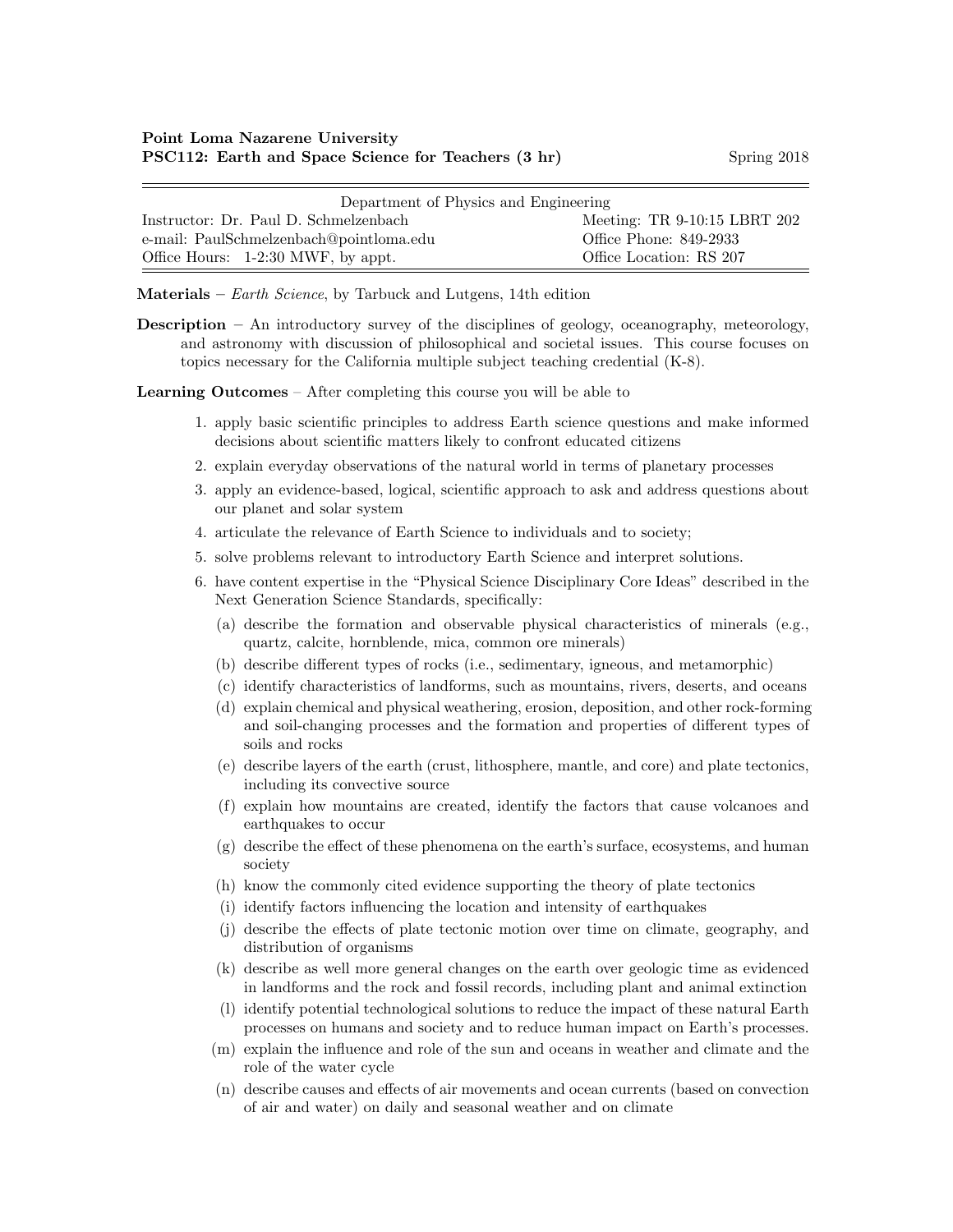- (o) describe the importance of technology with regard to predicting and mitigating the impact of severe weather and other natural hazards.
- (p) compare the characteristics of bodies of water, such as rivers, lakes, oceans, and estuaries
- (q) describe tides and explain the mechanisms causing and modifying them, such as the gravitational attraction of the moon, sun, and coastal topography
- (r) understand the water cycle, including the properties of water and how changes in the form of water are driven by energy from the sun and gravity
- (s) know that Earth's hydrosphere interacts with Earth's other major systems to affect Earth's surface materials and processes.
- (t) identify and describe the components of the solar system (e.g., planets, comets, asteroids)
- (u) describe their predictable patterns of motion around the sun
- (v) explain time zones in terms of longitude and the rotation of Earth
- (w) understand the reasons for changes in the observed position of the sun, moon, and stars in the sky during the course of the day and from season to season
- (x) name and describe bodies in the universe (e.g., sun, stars, galaxies) in terms of apparent brightness and/or relative size.
- Homework Through the semester, to improve your understanding to topics you will be completing various homework assignments. On homework sets collaboration between you and your peers is fine, but your work needs to be your own. Late homework will not be accepted unless their is a documented emergency.
- Projects and Activities During the semester there were be several in-class activities, and 3 projects. Late projects will not be accepted unless their is a documented emergency. Activities cannot be made-up but the lowest two scores will be dropped.
- Preclass questions Each class day there will be three preclass questions to answer electronically. These will be due by 10 pm the evening before class. Your responses to Preclass questions are graded on the following scale: 2=demonstrates reading/thinking; 1=room for improvement or late but before class, 0=unsatisfactory or submitted after class. For credit preclass questions must be submitted prior to class.
- Exams Three examinations will be given during the semester on February 1, February 27and April 5. A fourth smaller test will be on April 24. The final examination will be on May 1 at 10:30. Exams cannot be made up, unless under extreme circumstances discussed and arrangements made with the professor before the exam.

| <b>Final Grades</b> $-$ The grade you earn in this course is based on the scale |  |  |
|---------------------------------------------------------------------------------|--|--|
| shown to the right. The points you receive during the course are                |  |  |
| weighted accordingly:                                                           |  |  |

- $-$  Homework:  $25\%$ – Activities & Projects: 15%
- Preclass: 5%
- $-$  Tests (3): 35\%
- Final Exam: 20%
- 

 $A \begin{array}{|c|c|} \hline 100 - 91.0 \\ \hline \end{array}$ A-  $91.0 - 89.5$  $B+$  89.5 - 87.5  $\text{B}$  | 87.5 - 81.0  $B-$  81.0 - 79.5  $C+$  79.5 - 77.5  $C$  77.5 - 71.0 C- |  $71.0 - 69.5$  $D+$  69.5 - 67.5 D  $\big| 67.0 - 61.0 \big|$ D-  $\big| 61.0 - 57.0 \big|$ 

University Mission: Point Loma Nazarene University exists to provide higher education in a vital Christian community where minds are engaged and challenged, character is modeled and formed, and service is an expression of faith. Being of Wesleyan heritage, we strive to be a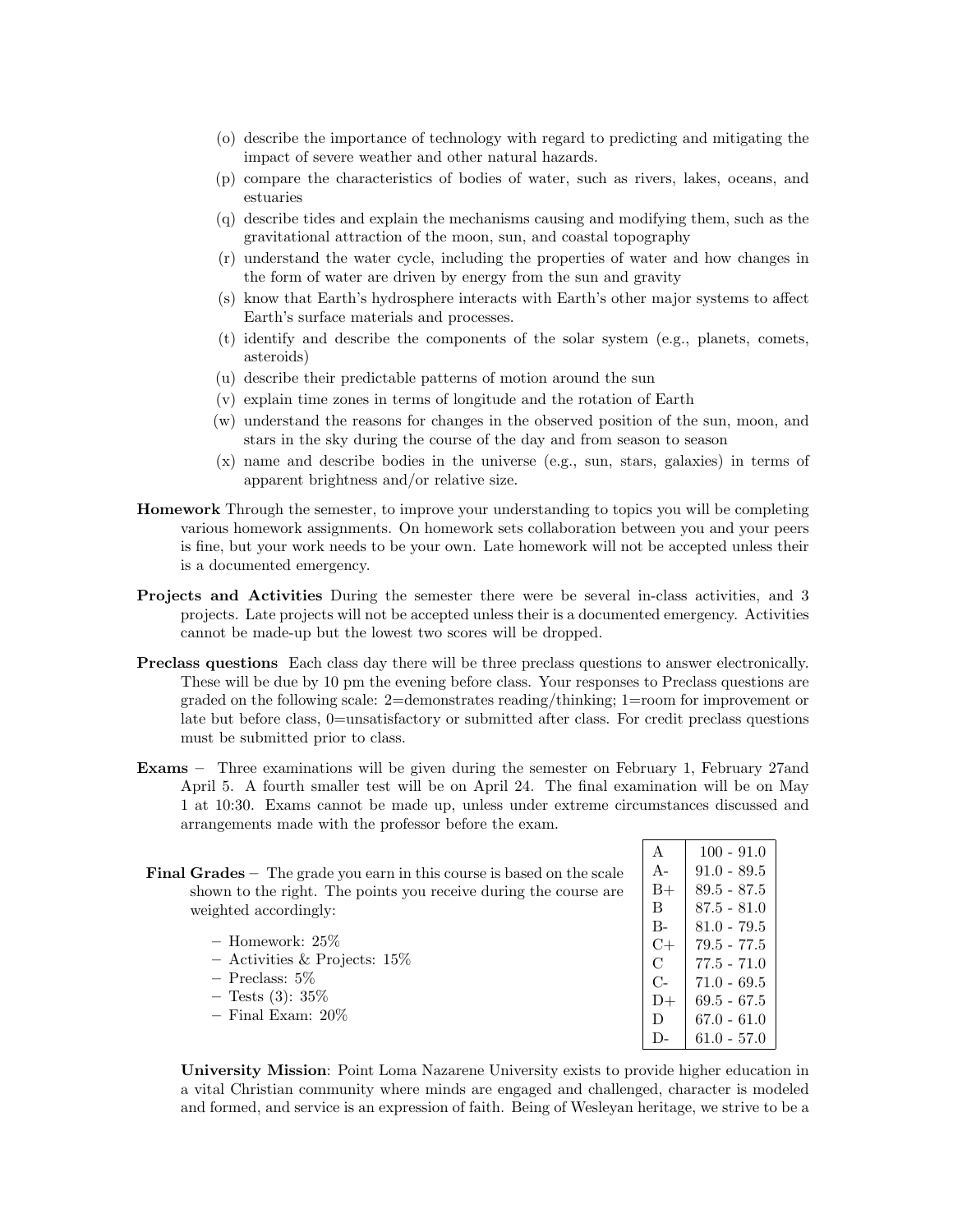learning community where grace is foundational, truth is pursued, and holiness is a way of life.

Department Mission: The Physics and Engineering Department at PLNU provides strong programs of study in the fields of Physics and Engineering. Our students are well prepared for graduate studies and careers in scientific and engineering fields. We emphasize a collaborative learning environment which allows students to thrive academically, build personal confidence, and develop interpersonal skills. We provide a Christian environment for students to learn values and judgment, and pursue integration of modern scientific knowledge and Christian faith.

- Attendance– Attendance is expected at each class session. In the event of an absence you are responsible for the material covered in class and the assignments given that day. Regular and punctual attendance at all classes is considered essential to optimum academic achievement. If the student is absent from more than 10 percent of class meetings, the faculty member can file a written report which may result in de-enrollment. If the absences exceed 20 percent, the student may be de-enrolled without notice until the university drop date or, after that date, receive the appropriate grade for their work and participation. See [http://catalog.pointloma.edu/content.php?catoid=24&navoid=1581#Class Attendance](http://catalog.pointloma.edu/content.php?catoid=24&navoid=1581) in the Undergraduate Academic Catalog.
- Academic Honesty Students should demonstrate academic honesty by doing original work and by giving appropriate credit to the ideas of others. Academic dishonesty is the act of presenting information, ideas, and/or concepts as one's own when in reality they are the results of another person's creativity and effort. A faculty member who believes a situation involving academic dishonesty has been detected may assign a failing grade for that assignment or examination, or, depending on the seriousness of the offense, for the course. Faculty should follow and students may appeal using the procedure in the university Catalog. See [http://catalog.pointloma.edu/content.php?catoid=24&navoid=1581#Academic Honesty](http://catalog.pointloma.edu/content.php?catoid=24&navoid=1581) for definitions of kinds of academic dishonesty and for further policy information.
- Academic Accommodations –If you have a diagnosed disability, please contact PLNU's Disability Resource Center (DRC) within the first two weeks of class to demonstrate need and to register for accommodation by phone at 619-849-2486 or by e-mail at DRC@pointloma.edu. See Disability Resource Center for additional information. For more details see the PLNU catalog: [http://catalog.pointloma.edu/content.php?catoid=24&navoid=1581#Academic Accom](http://catalog.pointloma.edu/content.php?catoid=24&navoid=1581)[modations.](http://catalog.pointloma.edu/content.php?catoid=24&navoid=1581) Students with learning disabilities who may need accommodations should discuss options with the instructor during the first two weeks of class.
- **Class Enrollment** It is the student's responsibility to maintain his/her class schedule. Should the need arise to drop this course (personal emergencies, poor performance, etc.), the student has the responsibility to follow through (provided the drop date meets the stated calendar deadline established by the university), not the instructor. Simply ceasing to attend this course or failing to follow through to arrange for a change of registration (drop/add) may easily result in a grade of F on the official transcript.
- **Credit Hour** In the interest of providing sufficient time to accomplish the stated course learning outcomes, this class meets the PLNU credit hour policy for a 3 unit class delivered over 16 weeks. Specific details about how the class meets the credit hour requirements can be provided upon request.
- Final Exam The final exam date and time is set by the university at the beginning of the semester and may not be changed by the instructor. This schedule can be found on the university website and in th course calendar. No requests for early examinations will be approved. Only in the case that a student is required to take three exams during the same